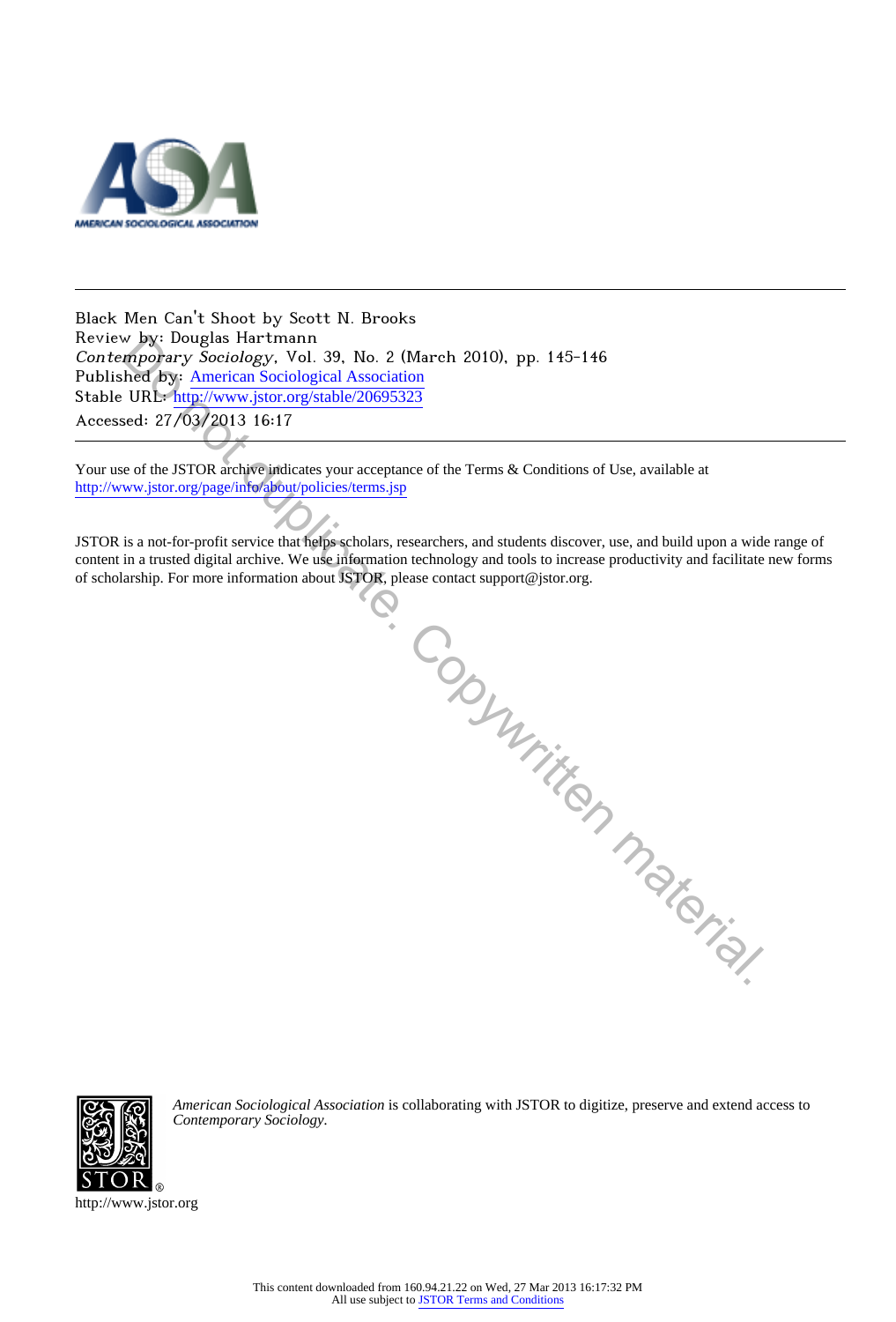from their American and Asian counterparts who control most of the foreign-owned fac-<br>tories along the border. In the final section tories along the border. In the final section<br>of the book. Bank Muños reports that such of the book, bank Munoz reports that such<br>claims to othnic solidarity were turned on claims to ethnic solidarity were turned on their head during a contract campaign for truck drivers in the U.S. factory. As part of efforts that swept through California in efforts that swept through California in the 1990s, organizers on this campaign<br>engaged in "othnic based examining" frame engaged in "ethnic-based organizing," fram ing Tortimundo as a binational chupacabras ("goat sucker"), a mystical, Latin-American creature, sucking the blood out of its workforce.<br>Despite having spent three months on the

Despite having spent three months on the shophoor of each factory, bank Mun presents relatively few fieldnotes, relying heavily on *telling*, at the expense of showing,<br>what happens in each site. This is partly the what happens in each site. This is partly the result of the limitations she faced in the field—"the one condition of my right of entry was that I would not have access to workers" (p. 19)—and reflective more generally of the challenges involved in obtaining managerial approval to conduct workplace ethnography. Whereas she presents rich data on the part of managers, I would have liked to have read more about social rela tions among workers as they played out on the shopfloor, particularly with respect to her important claim that workers collude with management by reproducing lines of division and justifying hierarchies of race, class, gender, and citizenship status at the point of production.

Ultimately, Bank Muñoz has woven together admirably the macro, meso, and micro levels of state policies, labor markets, and workplace dynamics, producing a well written, accessible, and fascinating account of exploitation and resistance among tortilla workers along the border. Transnational Tor tillas should be of considerable value to scholars and students of labor, immigration, and global production.

## **Reference**

Salzinger, Leslie. 2003. Genders in Production: Making Workers in Mexico's Global Factories. Berkeley, CA: University of California Press.

Black Men Can't Shoot, by Scott N. Brooks. Chicago, IL: University of Chicago Press,<br>2009. 228pp. \$22.00 cloth. ISBN: 2009. 228pp. \$22.00 cloth. ISBN: 9780226076034.

Douglas Hartmann University of Minnesota hartm021@umn.edu

The last 10 to 15 years have witnessed the emergence of a large and diverse body of lit erature on race and sport in American cul ture, much of it focused on basketball. The result is a vibrant and sophisticated body of work—one that, in my view, is far ahead<br>of conventional sociological theorizing on of conventional sociological theorizing or race and culture in the contemporary, pos civil rights era. For example, studies of omnipresent images of African American male athletes in the U.S. mainstream media have made manifest that racialization and racism itself results not just from negative stereotyping and active discrimination but from romanticized consumption that depends upon and deepens overarching (and deeply distressing) conceptions of dif ference. This first book by Scott Brooks is best understood and assessed in this context. Black Men Can't Shoot follows the lives and high school "careers" of two young basket ball players, "Jermaine" and "Ray," who have big hopes and dreams for athletic fame in the hotbed that is Philadelphia. Based upon years of fieldwork and inter viewing, their stories introduce us to the youth leagues, adolescent and teenage sub cultures, local networks, schools, and com munity organizations that actually produce the superstar basketball players who attract so much scholarly and public attention. This book is, in other words, a rare, behind-the-scenes case study of the inner workings and realities of the developmental wing of the basketball industry. goods.com/intended to have subsets and specifically conditions of the mean of the subject of  $\sim$  not duplicate to  $\sim$  not duplicate to  $\sim$  not any two materials of the subsets of  $\sim$  not mean and sophished theoring pop

The book's obvious strength is its vivid documentation of the social milieu of elite youth basketball and how that world is expe rienced and understood by its most activewhile easily overlooked-participants and potential beneficiaries. In this sense, Black Men Can't Shoot nicely supplements and<br>extends Ruben May's recent, awardextends Ruben May's recent, award winning treatment of high school basketbal

Contemporary Sociology 39, 2